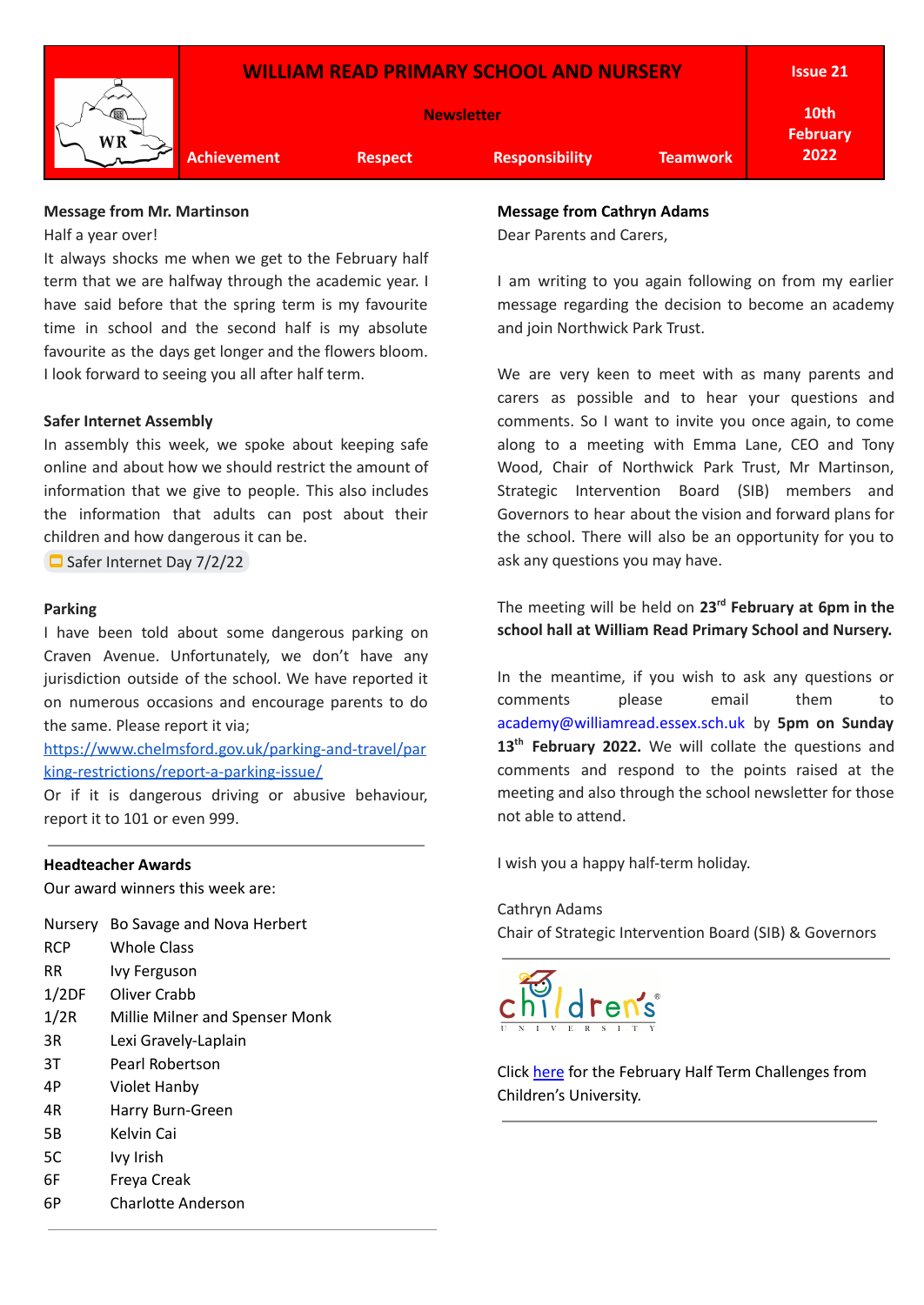

**Achievement Respect Responsibility Teamwork**

**10th February 2022**

#### **Book Week**

We are excited to be holding a Book Week this year commencing on Monday 28th February and are very much looking forward to joining in with World Book Day on Thursday 3rd March.

On Thursday, please could we ask that the children either bring in a prop which represents a favourite book (and non-uniform can be worn) or 'go all out' and dress up as a character from a favourite book.

# Information from [www.worldbookday.com](http://www.worldbookday.com/)

"Reading for pleasure is the single biggest indicator for success in life, more than family circumstances, educational background, or income (Organisation for Economic Co-operation & Development). Sharing stories together for just ten minutes a day will encourage a love of reading and it's fun for everyone! You can read together anywhere and everywhere, from breakfast to bedtime! In the park, on the train, on the sofa, on a plane – reading and sharing stories can happen anywhere at any time."

We hope the children will enjoy a range of exciting activities throughout the week linked to books and take part in a really worthwhile campaign to highlight the importance of reading!



Our award winners for last week are: **Bronze** - Freya Dale, Mia Lewis-Allen, Nieve Pollard, Isabella Reed and Teddy Sipple **Silver** - Isabella Reed **Gold** - Isabella Reed

## **Dates for your Diary**

We have today emailed you our Events Diary for the Spring Term 2022 but we will also be listing dates for your diary on our newsletter each week. Please take a look for new events and any changes of date.

**Friday 11th February** Non Pupil Day

**Monday 14th February - Friday 18th February** Half Term

**Wednesday 23rd February**

6.00pm - Academy Consultation Meeting for Parents

**Thursday 24th February**

Rock Steady Music School Taster Morning

# **Monday 28th February**

Virtual KS1 Winter Games Virtual Active Kids Event for Year 3 & 4 Virtual Sports Skills Festival for Year 5 & 6

**Monday 28th February - Friday 4th March** Book Week

## **Thursday 3rd March**

World Book Day – dress up as a book character



Our Dojo Champions this week are:

|            | Nursery Sophia Hickin  |
|------------|------------------------|
| <b>RCP</b> | <b>Stanley Barrett</b> |
| RR         | Alfie Boulden          |
| 1/2DF      | Isabella Reed          |
| 1/2R       | Selim Enginov          |
| 3R         | Nieve Pollard          |
| ЗT         | Summer Van Reenen      |
| 4P         | Millie-Anne Butler     |
| 4R         | William Perrior        |
| 5Β         | Kelvin Cai             |
| 5C         | Paige Strickland       |
| 6F         | Charlie Yeoman         |
| 6Р         | Harry Knox             |